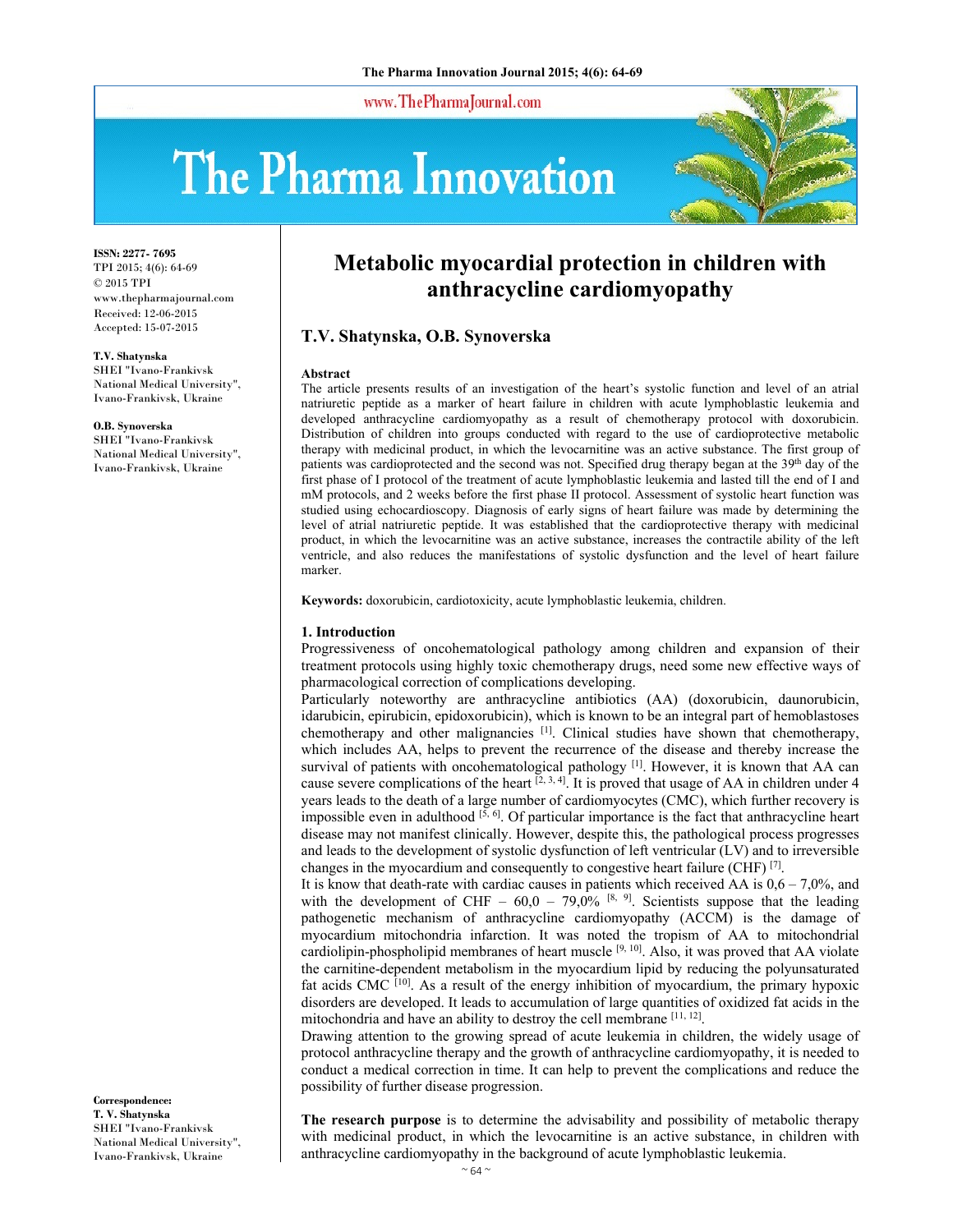#### **2. Materials and methods**

Inspection and retrospective analysis were done for 70 case histories of children aged from 3 to 15 with acute lymphoblastic leukemia (ALL) and developed secondary toxic ACCM as a result of protocol PCT, which were hospitalized in Ivano-Frankivsk Regional Pediatric Hospital in 2008 – 2015. Patients were randomized into two groups. The first group – 35 children treated with cardioprotective therapy; the second – 35 children without the treatment. From the 39th day of the first chemotherapy protocol the Ahvantar (20% levocarnitine solution for oral usage) was used for cardioprotection (LLC "Ersel Pharma Ukraine", №UA/11554/01/01, 06.09.2011 – 09.06.2016). The initial dose was 50 mg/kg/day, but in 2 weeks it was doubled up to 100 mg/kg/day taken in three doses, 30 minutes before food intake. Duration  $-60 - 90$  days (the end of the first and the second phase of I protocol, 2 weeks after I protocol, mM protocol, 2 weeks before II protocol).

Depending on the cumulative dose of AA (doxorubicin) (DR), the patients of both groups were divided into three subgroups: I A (n = 11) and II A (n = 10) groups – children aged from 3 to 6 with the cumulative dose of DR  $100,0 - 200,0$  mg/m<sup>2</sup>; I B (n)  $= 11$ ) and II B (n  $= 12$ ) groups – aged from 7 to 10 with the cumulative dose of DR 200,0 – 300,0 mg/m<sup>2</sup>; I C (n = 13) and II C ( $n = 13$ ) groups – aged from 11 to 15 with the cumulative dose of DR  $300,0 - 400,0$  mg/m<sup>2</sup>. The control group was 20 practically health children of similar age with patients.

The EhoСS-study and the determination of atrial natriuretic peptide level (NT-pro-BNP) were conducted during clinical and laboratory tests for all inspected patients on  $14<sup>th</sup>$  and  $30<sup>th</sup>$ day after beginning of PCT with the inclusion of doxorubicin.

LV systolic function was assessed by the following indicators: the end-diastolic and the end-systolic volumes (EDV, ESV), the stroke volume (SV), the minute volume of blood (MVB), the left ventricular ejection fraction (LVEF), the interventricular septum thickness  $(T_{IVS}, cm)$  and the LV posterior wall  $(T_{LVPW}, cm)$ , the pressure in the pulmonary artery (PA). The end diastolic (EDI) and the systolic (ESI) indexes were calculated by the following formulas (1, 2):  $EDI = EDV / BE$  (1)  $ESI = ESV / BE$  (2)

where  $BE - body$  surface area  $(m^2)$  [11, 12].

The mass of left ventricular (MLV) is determined by the Troy formula  $(3)$  [13]:

 $MLV = 0.8 \cdot \{1.04 \cdot ([EDS + T_M + T_{IVS}]^3 - [EDS]^3)\} + 0.6$  (3)

The myocardial mass index (MMI) was calculated as the ratio of MLV to BE  $\text{(cm/m}^2\text{)}$  by the formula (4)  $^{[11, 12]}$ :  $MMI = ML$  $(4)$ 

$$
N \,/\, \mathrm{BE} \; (\mathrm{g/m^2})
$$

The study was conducted on the PHILIPS machine «En Visor C HD» using echocardiography (in B- and M- modes) and doplereсhocardiography with a sensor frequency 3.5 MHz.

Quantitative assessment of concentrations of NT-pro-BNP (pg/ml) in children's blood plasma was performed by the electrochemiluminescent immunoassay ECLA method using polyclonal antibodies on automatic analyzers of "Hoffmann-La Roche": Yeleksys 1010, 2010, and E170 Modular test system "Yeleksys proBNP" company "Roche" (Switzerland).

The criterion for the appointment of the drug with the levocarnitine active ingredient, was identification of EhoСSchange (decrease of left ventricular contractile capacity, growth of MLV and EDI (ESI), heterogeneity of myocardium echo structure) and increase of NT-pro-BNP more than 80 pg/ml. EhoСS check was performed once per 10 days (or when deterioration), and re-determination of NT-pro-BNP – in 45 – 60 days. With the normalization of all parameters, a course of the levocarnitine therapy was 60 days, but in case of maintaining functional and laboratory abnormalities – prolonged to 90 days.

Statistical data processing was performed using Statistica software of package 5.5A (StatSoft, USA). The average values presented in the form of  $M \pm m$ , where  $M -$  the average rate, m – standard error of the mean. The Student criterion was used during comparing the average values. Results considered statistically significant for values of  $p<0.05$ .

#### **3. Results and their discussion**

The growth of  $T_{LVPW}$  and  $T_{IVS}$  with each following chemotherapy protocol was detected during observation of children with ACCM on background of ALL. The average values of these parameters were highest at the end of the first phase of II protocol  $(0,84\pm0,01)$  cm), which is significantly different from those during the first visit of patients  $(p<0,001)$ and healthy children  $(p_N < 0.001)$  (Table 1).

 $(A \cup A)$ 

Table 1: EhoCS features – PCT length parameters (M±m) of the healthy children and of the II group children with ACCM.

|                        |                             |                                      |                                                           |                                                                             | (IVI±III)                                                                                          |  |  |
|------------------------|-----------------------------|--------------------------------------|-----------------------------------------------------------|-----------------------------------------------------------------------------|----------------------------------------------------------------------------------------------------|--|--|
| <b>Indexes</b>         | Healthy <sup>1</sup> (n=20) | Children with ACCM II group          |                                                           |                                                                             |                                                                                                    |  |  |
|                        |                             | I visit <sup>2</sup> ( $n=35$ )      | 1 phase I $P^3(n=35)$                                     | $mM-P^4(n=34)$                                                              | 1 phase II $P^5(n=34)$                                                                             |  |  |
|                        | 2                           | 3                                    |                                                           | 2                                                                           | 3                                                                                                  |  |  |
| Preasure PA, mm. Hg.   | $14,90\pm0.2$               | $16,34\pm0,16$<br>$P_{1-2} < 0.01$   | $17,29\pm0,15$<br>$P_{1-3} < 0,001$<br>$P_{2-3} < 0.001$  | $16,74\pm0,17$<br>$P_{1.4} < 0.01$                                          | $17,47\pm0,14$<br>$P_{1.5} < 0.001$<br>$P_{2-5} < 0.001$<br>$P_{4-5} < 0.001$                      |  |  |
| $T_{IVS}$ , cm         | $0.53 \pm 0.01$             | $0,65\pm0,01$<br>$P_{1-2} < 0,001$   | $0,73\pm0,01$<br>$P_{1-3} < 0.001$<br>$P_{2-3} < 0.001$   | $0.73 \pm 0.01$<br>$P_{1-4} < 0.001$<br>$P_{2-4} < 0.001$                   | $0,84\pm0.01$<br>$P_{1-5} < 0,001$<br>$P_{2-5} < 0.001$<br>$P_{3-5} < 0.001$<br>$P_{4-5} < 0.001$  |  |  |
| T <sub>LVPW</sub> , cm | $0.53 \pm 0.01$             | $0,65 \pm 0,01$<br>$P_{1-2} < 0.001$ | $0.73 \pm 0.01$<br>$P_{1-3} < 0.001$<br>$P_{2-3} < 0.001$ | $0,73\pm0,01$<br>$P_{1.4} < 0.001$<br>$P_{2-3} < 0.01$<br>$P_{3-4} < 0.001$ | $0,84\pm0.01$<br>$P_{1-5} < 0.001$<br>$P_{2-5} < 0.001$<br>$P_{3-5} < 0.001$<br>$P_{4-5} < 0.001$  |  |  |
| ESI, $ml/m2$           | $17,75 \pm 0.37$            | $20.34 \pm 0.49$                     | $25,30\pm0,46$<br>$P_{1-3} < 0.05$<br>$P_{2-3} < 0.001$   | $24,74\pm0.42$<br>$P_{2-3} < 0.01$<br>$P_{3.4} < 0.001$                     | $29,23\pm0,53$<br>$P_{1-5} < 0.001$<br>$P_{2-5} < 0,001$<br>$P_{3.5} < 0.001$<br>$P_{4-5} < 0,001$ |  |  |
| EDI, $ml/m2$           | $56,33 \pm 1,21$            | $58,30\pm0.94$                       | $64,63 \pm 1,05$<br>$P_{1-3} < 0,001$                     | $64,77\pm0.98$<br>$P_{1.4} < 0.05$                                          | $72,22 \pm 1,18$<br>$P_{1-5} < 0,001$                                                              |  |  |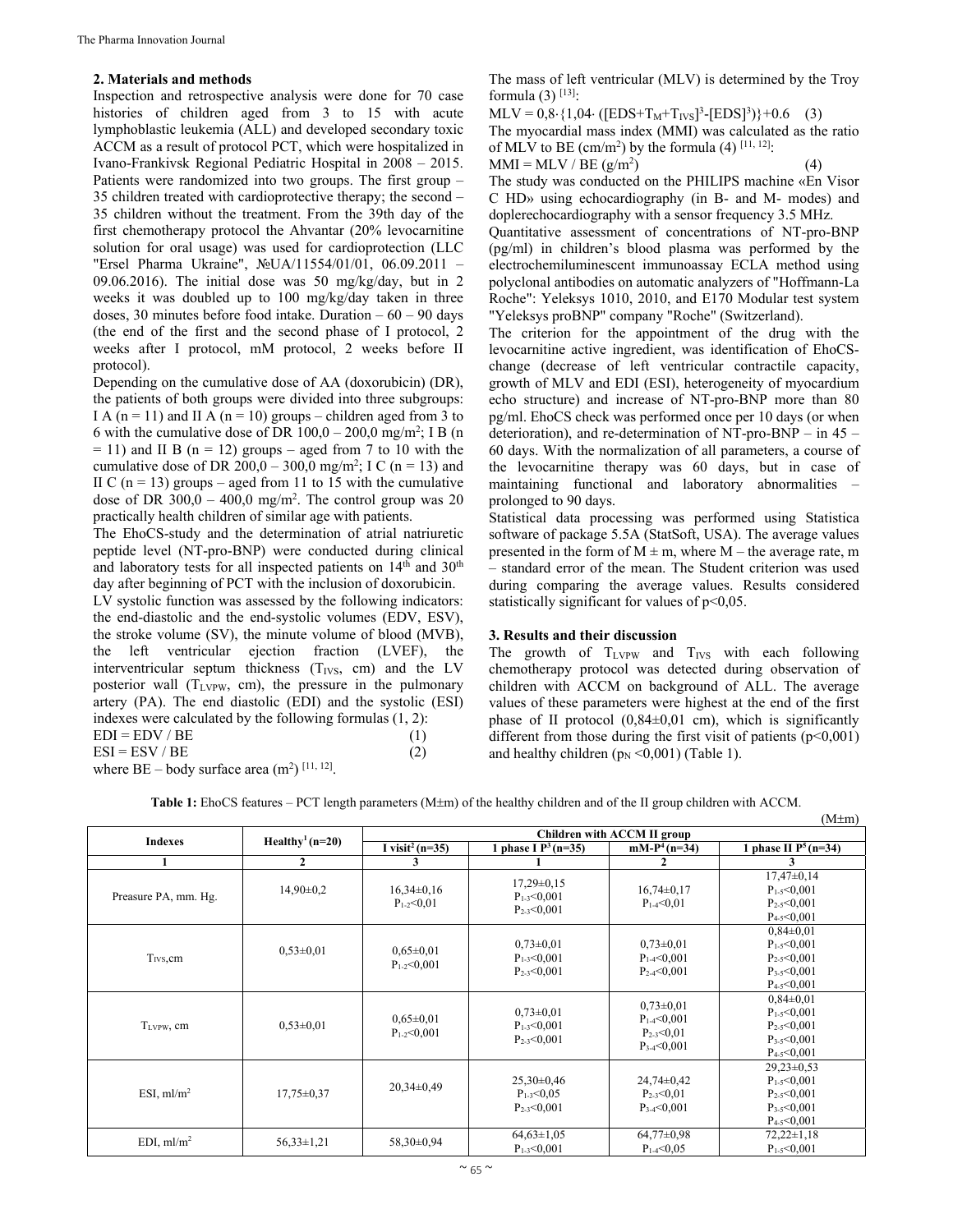|               |                  |                                     | $P_{2-3} < 0,001$                                          | $P_{2-3} < 0.05$                                          | $P_{2-5} < 0,001$ |
|---------------|------------------|-------------------------------------|------------------------------------------------------------|-----------------------------------------------------------|-------------------|
|               |                  |                                     |                                                            | $P_{3-4} < 0.05$                                          | $P_{3-5} < 0.001$ |
|               |                  |                                     |                                                            |                                                           | $P_{4-5} < 0,001$ |
|               |                  |                                     |                                                            |                                                           | $45,97 \pm 0,98$  |
|               |                  |                                     | 42,35±0,97                                                 |                                                           | $P_{1-5} < 0,001$ |
| HSV, ml       | $36,87\pm0.83$   | $41,23 \pm 1,02$                    | $P_{2-3} < 0.05$                                           | $42,64\pm0.98$                                            | $P_{2-5} < 0.01$  |
|               |                  |                                     |                                                            |                                                           | $P_{3-5} < 0.05$  |
|               |                  |                                     |                                                            |                                                           | $P_{4-5} < 0.001$ |
|               |                  |                                     |                                                            | $4476,5 \pm 108,4$                                        | 5445,9±120,7      |
|               |                  | $4150,5 \pm 90,6$                   | $5126,6 \pm 122,8$                                         | $P_{1-4} < 0.001$<br>$P_{2-3} < 0.01$<br>$P_{3.4} < 0.05$ | $P_{1-5} < 0.001$ |
| HMV, l/min    | $3090,4\pm 64,8$ |                                     | $P_{1-3} < 0.001$<br>$P_{2-3} < 0,001$                     |                                                           | $P_{2-5} < 0,001$ |
|               |                  |                                     |                                                            |                                                           | $P_{3-5} < 0.05$  |
|               |                  |                                     |                                                            |                                                           | $P_{4-5} < 0.001$ |
|               | $68,45\pm0,13$   | $65,37\pm0,38$<br>$P_{1-2} < 0,001$ | $60,60 \pm 0,27$<br>$P_{1-3} < 0.001$<br>$P_{2-3} < 0.001$ | $62,06\pm0,22$<br>$P_{1.4} < 0.001$<br>$P_{3-4} < 0.05$   | $59,15\pm0.23$    |
| EF, %         |                  |                                     |                                                            |                                                           | $P_{1-5} < 0,001$ |
|               |                  |                                     |                                                            |                                                           | $P_{2-5} < 0,001$ |
|               |                  |                                     |                                                            |                                                           | $P_{4-5} < 0,001$ |
|               |                  |                                     |                                                            |                                                           | $109,57\pm3,27$   |
|               |                  | $69,22 \pm 2,44$                    | $85,03\pm2,74$                                             | $84,65 \pm 2,54$                                          | $P_{1-5} < 0,001$ |
| LVMM, g       | $46,81 \pm 2,06$ | $P_{1-2} < 0.01$                    | $P_{1-3} < 0.001$                                          | $P_{1-4} < 0.001$                                         | $P_{2-5} < 0,001$ |
|               |                  |                                     | $P_{2-3} < 0.001$                                          | $P_{2-3} < 0.01$                                          | $P_{3-5} < 0.001$ |
|               |                  |                                     |                                                            |                                                           | $P_{4-5} < 0,001$ |
|               |                  | $61,69\pm1,32$<br>$P_{1-2} < 0.001$ |                                                            | $77.95 \pm 1.51$                                          | $100,94\pm2,50$   |
| LVMMI, $g/m2$ | $46,97 \pm 1,35$ |                                     | 75,95±1,77                                                 | $P_{1-4} < 0.001$                                         | $P_{1-5} < 0.001$ |
|               |                  |                                     | $P_{1-3} < 0,001$<br>$P_{2-3} < 0.001$                     | $P_{2-3} < 0.001$                                         | $P_{2-5} < 0,001$ |
|               |                  |                                     |                                                            | $P_{3-4} < 0,001$                                         | $P_{3-5} < 0.001$ |
|               |                  |                                     |                                                            |                                                           | $P_{4-5} < 0.001$ |

**Note:** P - probable difference of EсhoKS parameters in healthy children (1) and in children with ACCM during the first visit (2), after the first phase of I P (3), after mM-P (4), and after the first phase of II protocol (5)

Similar situation was observed in patients of I group for the period of I and mM protocols. However, at the end of the first phase of II protocol, and after the levocarnitine protocol

metabolic therapies, the average values of the parameters did not differ significantly from those at the first visit (Table 2).

 $(2.6)$ 

|  |  |  |  | Table 2: EhoCS features – parameters of healthy children and of II group children with ACCM which received levocarnitine. |
|--|--|--|--|---------------------------------------------------------------------------------------------------------------------------|
|--|--|--|--|---------------------------------------------------------------------------------------------------------------------------|

|                      |                                 | $(M \pm m)$<br>Children with ACCM II group |                                                            |                                                          |                                                                                                  |  |  |
|----------------------|---------------------------------|--------------------------------------------|------------------------------------------------------------|----------------------------------------------------------|--------------------------------------------------------------------------------------------------|--|--|
| <b>Indexes</b>       | Healthy <sup>1</sup> ( $n=20$ ) | I visit <sup>2</sup> (n=35)                | 1 phase $\overline{I}$ P <sup>3</sup> (n=35)               | $mM-P^4$ (n=34)                                          | 1 phase II $P^5$ (n=34)                                                                          |  |  |
| 1                    | $\boldsymbol{2}$                | 3                                          | $\overline{\bf{4}}$                                        | 5                                                        | 6                                                                                                |  |  |
| Preasure PA, mm. Hg. | $14,90\pm0.2$                   | $16,66 \pm 0.17$<br>$P_{1-2} < 0.01$       | $17,46\pm0.18$<br>$P_{1-3} < 0.001$<br>$P_{2-3} < 0.01$    | $16,06\pm0,16$<br>$P_{1.4} < 0.05$<br>$P_{3.4} < 0.05$   | $15,17\pm0,15$<br>$P_{3.5} < 0.01$                                                               |  |  |
| $TIVS$ cm            | $0.53 \pm 0.01$                 | $0.68 \pm 0.01$<br>$P_{1-2} < 0.001$       | $0.83 \pm 0.01$<br>$P_{1-3} < 0.001$<br>$P_{2-3} < 0.01$   | $0,73\pm0.01$<br>$P_{1-4} < 0.001$<br>$P_{2-4} < 0.05$   | $0.64 \pm 0.01$<br>$P_{1-5} < 0.01$<br>$P_{3-5} < 0.01$<br>$P_{4-5} < 0.001$                     |  |  |
| TLVPW, cm            | $0.53 \pm 0.01$                 | $0.69 \pm 0.01$<br>$P_{1-2} < 0.001$       | $0.81 \pm 0.02$<br>$P_{1-3} < 0.001$<br>$P_{2-3} < 0.01$   | $0,73\pm0.01$<br>$P_{1-4} < 0.001$<br>$P_{3-4} < 0.05$   | $0.64 \pm 0.01$<br>$P_{1-5} < 0.01$<br>$P_{3.5} < 0.001$<br>$P_{4-5} < 0,001$                    |  |  |
| ESI, $ml/m2$         | $17,75 \pm 0.37$                | 22,87±0,54<br>$P_{1-2} < 0.01$             | 29,02±0,44<br>$P_{1-3} < 0.001$<br>$P_{2-3} < 0.001$       | $22,73\pm0.30$<br>$P_{1-4} < 0.001$<br>$P_{3-4} < 0,001$ | $20,02\pm0,38$<br>$P_{3-5} < 0.001$                                                              |  |  |
| EDI, $ml/m2$         | $56.33 \pm 1.21$                | $62,08\pm1,06$                             | $72,65 \pm 1,04$<br>$P_{1-3} < 0.001$<br>$P_{2-3} < 0,001$ | $64,40\pm0.88$<br>$P_{1.4} < 0.01$<br>$P_{3.4} < 0.01$   | $56,34\pm0.92$<br>$P_{3-5} < 0.01$                                                               |  |  |
| HSV, ml              | 36,87±0,83                      | $43.63 \pm 1.18$                           | $45,30 \pm 1,16$<br>$P_{1-3} < 0.05$<br>$P_{2-3} < 0.05$   | $45,01 \pm 1,22$<br>$P_{1-4} < 0.05$                     | $42,04\pm1,22$<br>$P_{3-5} < 0.01$                                                               |  |  |
| HMV, l/min           | $3090.4 \pm 64.8$               | 3930,4±86,4<br>$P_{1-2} < 0.01$            | 5678,9±127,4<br>$P_{1-3} < 0.001$<br>$P_{2-3} < 0,001$     | 3900,3±74,9<br>$P_{1.4} < 0.001$<br>$P_{3-4} < 0.01$     | 3889,9±104,1<br>$P_{1.5} < 0.01$<br>$P_{3-5} < 0.01$                                             |  |  |
| $EF, \%$             | $68,45\pm0,13$                  | $65.43 \pm 0.18$<br>$P_{1-2} < 0,001$      | 59,66±0,2<br>$P_{1-3} < 0.001$<br>$P_{2-3} < 0,001$        | $64,60\pm0,18$<br>$P_{1-4} < 0.001$<br>$P_{3-4} < 0,001$ | $66,23\pm0,14$<br>$P_{1-5} < 0.001$<br>$P_{3-5} < 0,001$                                         |  |  |
| LVMM, g              | $46,81 \pm 2,06$                | 78,09±3,16<br>$P_{1-2} < 0.01$             | 107,99±4,33<br>$P_{1-3} < 0.001$                           | $87,60\pm3,11$<br>$P_{1-4} < 0.001$                      | $68,11\pm2,79$<br>$P_{1-5} < 0.05$<br>$P_{2-5} < 0.05$<br>$P_{3-5} < 0.05$<br>$P_{4-5} < 0.05$   |  |  |
| LVMMI, $g/m2$        | $46.97 \pm 1.35$                | $70,65 \pm 1,56$<br>$P_{1-2} < 0.001$      | $100,47\pm2,19$<br>$P_{1-3} < 0.001$<br>$P_{2-3} < 0.05$   | $78,44 \pm 1,63$<br>$P_{1-4} < 0.001$                    | $58,67 \pm 1,06$<br>$P_{1-5} < 0.01$<br>$P_{2-5} < 0.05$<br>$P_{3-5} < 0.05$<br>$P_{4-5} < 0.05$ |  |  |

**Note:** P - probable difference of EсhoKS parameters in healthy children (1) and in children with ACCM during the first visit (2), after the first phase of I P (3), after mM-P (4), and after the first phase of II protocol (5)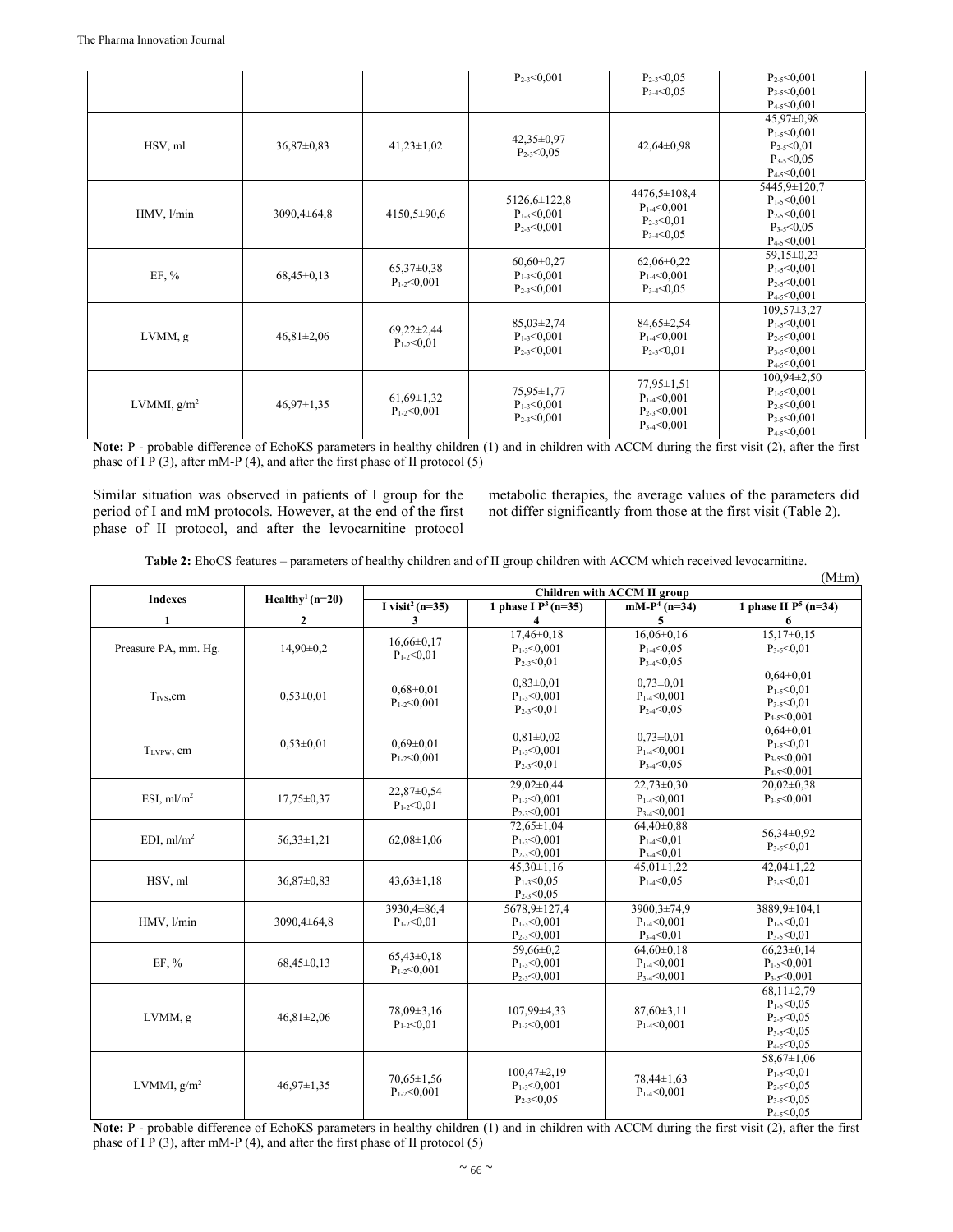Comparison of  $T_{IVS}$  and  $T_{LVPW}$  in I and II groups showed significant data difference only at the end of I phase of II protocol (p<0,001) (Table 3).

ESI index in children of II group tended to gradually increasing with the dominance of the parameters and at the end of the I  $(25,30\pm0,46)$  (ml/m<sup>2</sup>) and the II  $(29,23\pm0,53)$  (ml/m<sup>2</sup>) protocols; was likely compared with that in healthy children  $(p_N \le 0.001)$  (see Table 1). Analysis of the ESI index in patients of I group was similar to the data in the II group, before receiving of medicinal product, in which the levocarnitine was an active substance. However, after taking of metabolic therapy the average ESI was decreased (20,02  $\pm 0.38$ ) (ml/m<sup>2</sup>) and was not statistically different from the average ESI at the first visit to these patients, but also from the average ESI of comparison group (see Table 2).

It was detected an increasing of average EDI as a result of the AA use. It should be noted that the highest rate of EDI in children of II group was at the end of I phase of II protocol  $(72,22\pm1,18)$  (ml/m<sup>2</sup>) and was significantly different from the first visit rate  $(p<0,001)$  and from the control group rate  $(p_N<0.001)$  (see Table 1). The highest rate of EDI in children of I group was at the end of I phase of I protocol (72,65±1,04) (ml/m2 ) and was significantly different from the first visit rate  $(p<0,001)$  and from the control group rate  $(p<sub>N</sub><0,001)$  (see Table 2). After mM-protocol, the EDI in patients of I group was different from the first visit rate, also a significant difference was detected during comparison with the control group rate  $(p_N<0.01)$ .

The growth of HSV in patients of II group has occurred since the end of the first phase of I protocol and tended to gradual increasing with each subsequent chemotherapy protocol. The maximum of HSV in this group of patients was at the end of the I phase of II protocol  $(45,97\pm0,98)$  (ml) and was significantly different from that at the first visit  $(p<0,001)$  and in the control group  $(p_N<0,001)$  (see Table 1). It should be noted that averages of HSV in patients of I group had no significant fluctuations, and at the end of the I phase of II Protocol, on the background of cardioprotective therapy, the rate was  $(42,04\pm1,22)$  (ml) and significantly differed from this at the end of the I phase of I protocol  $(p<0,01)$  (see Table 2).

A similar trend was observed for HMV rate (l/min). On a background of all CTs, the indicator in patients was significantly higher than in healthy children. The HMV growth was recorded in observed children of II group already at the first visit (4150,46 $\pm$ 90,57) (l/min), but the maximum HMV average values were detected at the end of I phase of I- (5126,60±122,81) (l/min) and of II- (5445,89±120,70) (l/min) protocols, and were significantly different from the HMV values in the comparison group  $(p_N<0,001)$  (see Table 1). In patients of I group the HMV growth was recorded only at the end of the I phase of I protocol (5678,94±127,39) (l/min)  $(p_N<0,001)$ , but in the end Mm- (3900,32 $\pm$ 74,94) (l/min) and II- (3889,98±104,05) (l/min) protocols the averages were different from those at the first visit (see Table 2). It should be noted that in the period of examination, on the background of cardioprotection, between the indicators of HMV in patients of I and II groups the significant difference was observed:  $(p<0,05)$  and  $(p<0,001)$  respectively (see Table 3).

During analysis of EF rates (%) in the II group of children with ACCM, it was observed a probable decrease of contractile ability of LV ( $p_N$ <0,001). Minimum of EF was in patients of the II group at the end of the I phase of I-  $(56,60\pm0,27)$  (%) and II-  $(57,15 \pm 0,23)$  (%) protocols  $(p_N<0.001)$  (see Table 1). The similar situation was observed in the I group of patients and at the end of the I phase of I protocol, where the EF was minimal  $(57,66\pm0,2)$  (%), and significantly differed from the EF at the first visit and in the control group  $(p<0,001)$  (see Table 2). It should be noted that normalization of the myocardial contractile function in patients treated with medicinal product, in which the levocarnitine was an active substance, was observed at the end of Mm and II protocols, and their EF was  $(64, 60\pm0, 18)$  (%) and  $(66,23\pm0,14)$  (%), respectively. It was established a significant difference during comparison of EF rates in patients of I and II groups at the end of Mm and II protocols  $(p<0.001)$  (see Table 3).

It should be noted that in patients of II group, which have not received metabolic therapy, it was detected an increase of LVMM (g) at all stages of the survey  $(p_N<0,001)$ , but the maximum was at the end of the I phase of II protocol  $(109,57\pm3,27)$  (g), and was significantly differed from the comparison group  $(p_N<0,001)$  (see Table 1). In children of I group the LVMM was the highest at the end of the I phase of I protocol (107,99±4,33) (g), and significantly differed from the control group  $(p_N<0.001)$ . However, on the background of cardioprotective therapy, at the end of the I phase of II protocol, the average LVMM of the patients of I group had decreased  $(68,11\pm2,79)$  (g), but at the same time was significantly different from the first visit averages and the rates of control group  $(p<0.05)$  (see Table 2). The LVMM comparison of the patients who were on the levocarnitine therapy and the patients who did not receive the metabolic therapy, showed reliability of the difference  $(p<0,001)$  at the end of I phase of II protocol (see Table 3).

**Table 3:** The comparison of EhoKS parameters in children with ACCM in the background of the levocarnitine therapy and in children with ACCM without the levocarnitine therapy  $(M+m)$ 

|                        |                                         |                     |                  |                      |                                      |                                      |                  | $(IV1+III)$                           |  |
|------------------------|-----------------------------------------|---------------------|------------------|----------------------|--------------------------------------|--------------------------------------|------------------|---------------------------------------|--|
|                        | Children with $\mathrm{ACCM}^1$ I group |                     |                  |                      | Children with $\rm{ACCM}^2$ II group |                                      |                  |                                       |  |
| <b>Indexes</b>         | I visit $n=35$                          | phase I P<br>$n=35$ | $mM-P$<br>$n=35$ | phase II P<br>$n=35$ | I visit $n=35$                       | 1 phase I P<br>$n=35$                | $mM-P$ n=34      | 1 phase II P<br>$n = 34$              |  |
|                        |                                         |                     | 4                | 5                    | 6                                    |                                      | 8                | 9                                     |  |
| Preasure<br>PA, mm.Hg. | $16,66 \pm 0,17$                        | $17,46\pm0.18$      | $16,06\pm0,16$   | $15,17\pm0,15$       | $16,34\pm0.16$                       | 17,29±0,15                           | $16,74\pm0,17$   | $17,47\pm0,14$<br>$P_{1-2} < 0.001$   |  |
| $T_{IVS, \text{cm}}$   | $0.68 \pm 0.01$                         | $0.83 \pm 0.01$     | $0.73 \pm 0.01$  | $0.64 \pm 0.01$      | $0.65 \pm 0.01$                      | $0.73 \pm 0.01$<br>$P_{1-2} < 0.01$  | $0.73 \pm 0.01$  | $0.84 \pm 0.01$<br>$P_{1-2} < 0.001$  |  |
| TLVPW, cm              | $0.69 \pm 0.01$                         | $0.81 \pm 0.02$     | $0.73 \pm 0.01$  | $0.64 \pm 0.01$      | $0.65 \pm 0.01$                      | $0.73 \pm 0.01$                      | $0.73 \pm 0.01$  | $0.84 \pm 0.01$<br>$P_{1-2} < 0.001$  |  |
| ESI, $ml/m2$           | $22,87\pm0.54$                          | $29,02\pm0,44$      | $22.73 \pm 0.30$ | $20.02 \pm 0.38$     | $20,34\pm0.49$                       | $25,30\pm0,46$<br>$P_{1-2} < 0.01$   | $24,74\pm0,42$   | $29.23 \pm 0.53$<br>$P_{1-2} < 0.001$ |  |
| EDI, $ml/m2$           | $62,08 \pm 1,06$                        | $72,65 \pm 1,04$    | $64,40\pm0,88$   | $56,34\pm0.92$       | $58,30\pm0.94$                       | $64,63 \pm 1,05$<br>$P_{1-2} < 0.01$ | $64,77 \pm 0.98$ | $72.22 \pm 1.18$<br>$P_{1-2} < 0.001$ |  |
| HSV, ml                | $43.63 \pm 1.18$                        | $45,30 \pm 1,16$    | $45,01 \pm 1,22$ | $42,04\pm1,22$       | $41,23 \pm 1,02$                     | $42.35 \pm 0.97$                     | $42,64\pm0.98$   | $45.97 \pm 0.98$                      |  |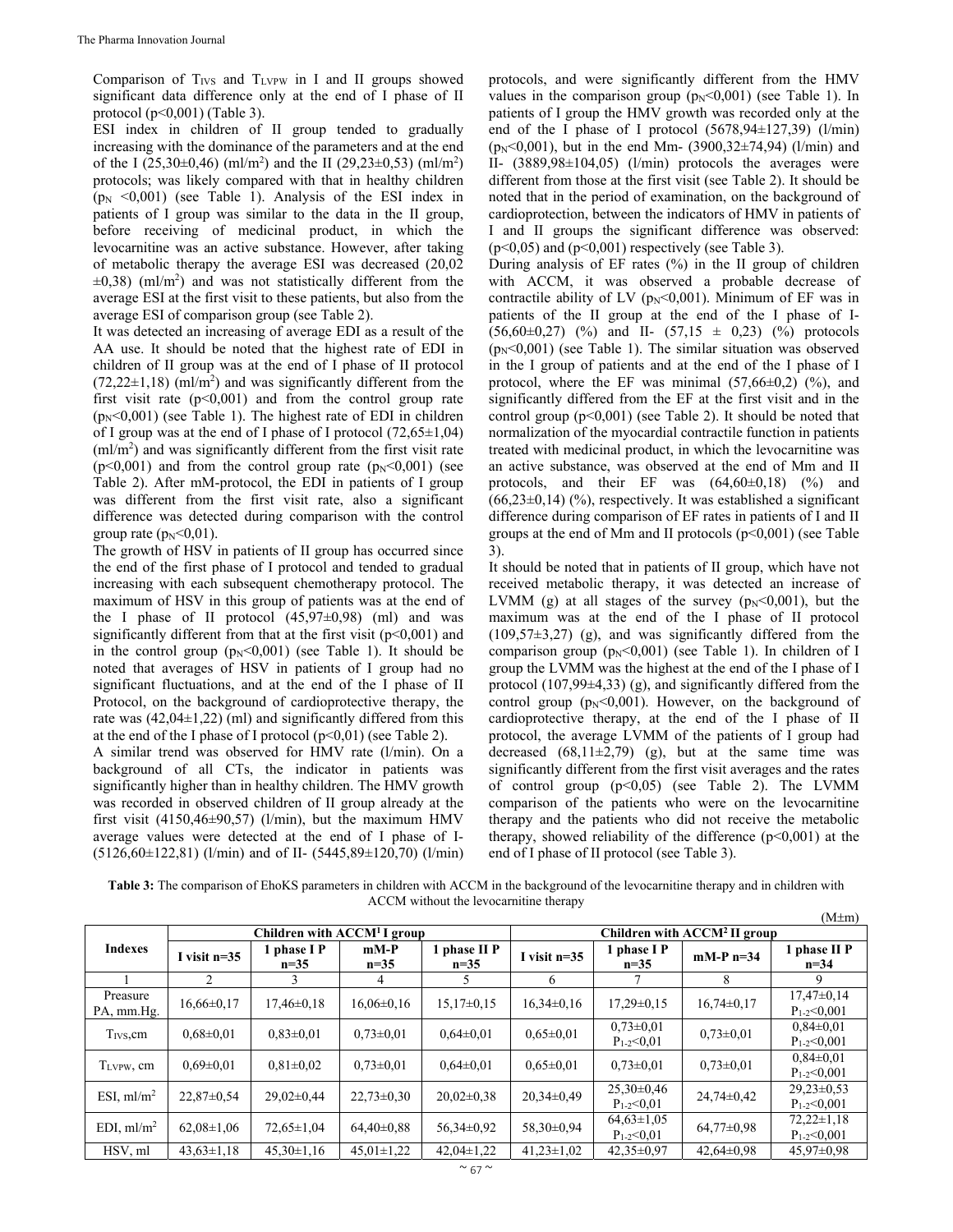| HMV, l/min        | $3930,4\pm86,4$  | 5678,9±127,4      | $3900,3\pm74,9$ | 3889,9±104,1     | $4150,5 \pm 90,6$                    | $5126,6 \pm 122,8$                    | $4476.5 \pm 108.4$<br>$P_{1-2} < 0.05$ | 5445,9±120,7<br>$P_{1-2} < 0.001$      |
|-------------------|------------------|-------------------|-----------------|------------------|--------------------------------------|---------------------------------------|----------------------------------------|----------------------------------------|
| EF, $%$           | $65,43\pm0,18$   | $59,66 \pm 0.2$   | $64,60\pm0,18$  | $66,23\pm0,14$   | $65,37\pm0.38$                       | $60,60 \pm 0.27$                      | $62,06\pm0.22$<br>$P_{1-2} < 0.001$    | $59.15 \pm 0.23$<br>$P_{1-2} < 0.001$  |
| LVMM, g           | $78,09\pm3,16$   | $107.99 \pm 4.33$ | $87,60\pm3,11$  | $68,11\pm2,79$   | $69,22 \pm 2,44$                     | $85,03\pm2,74$<br>$P_{1-2} < 0.05$    | $84,65 \pm 2,54$                       | $109.57 \pm 3.27$<br>$P_{1-2} < 0.001$ |
| LVMMI,<br>$g/m^2$ | $70.65 \pm 1.56$ | $100,47\pm2,19$   | $78,44\pm1,63$  | $58,67 \pm 1,06$ | $61,69 \pm 1,32$<br>$P_{1-2} < 0.05$ | $75.95 \pm 1.77$<br>$P_{1-2} < 0.001$ | $77.95 \pm 1.51$                       | $100,94\pm2,50$<br>$P_{1-2} < 0.001$   |

The similar situation was observed during analysis of LVMM averages in patients with ACCM. The LVMM maximum rates in patients of II group were recorded at the end of the I phase of II protocol (100,94±2,50) (g/m2), and were significantly different from the first visit rates (before PCT)  $(p<0,001)$  and those in control group (see Table 1).

A weighty growth of LVMMI rate in patients of I group at the end of the I first phase of I protocol  $(100, 47\pm 2, 19)$  (g / m2), after metabolic therapy, was changed with a decrease of this index in almost twice  $(58,67 \pm 1,06)$  (g/m2), but at the same time still was significantly differed from the control group  $(p_N<0.001)$  (see Table 2).

The study of atrial natriuretic peptide (NT-pro-BNP) in children on AA chemotherapy protocol showed growth at the end of the I phase of I protocol in patients of both groups to (208,35±9,99) (pg/ml) and to (196,76±8,83) (pg/ml) respectively  $(p_N<0,001)$ . Against the background of cardioprotective therapies, a possible decline of NT-pro-BNP to  $(61,99\pm1,07)$  (pg/ml) was observed in patients of I group  $(p<0,001)$ , however, the difference of those in the control group remained significant ( $p_N < 0.05$ ) (Table 4).

**Table 4:** The level of atrial natriuretic peptide in healthy children and in children with anthracycline cardiomyopathy.  $(1,1)$ 

|                      |                                 | (M±m)                         |  |  |  |
|----------------------|---------------------------------|-------------------------------|--|--|--|
| Index                | Healthy <sup>1</sup> ( $n=20$ ) |                               |  |  |  |
| $NT$ -pro-BNP, pg/mL | $46,85 \pm 3,32$                |                               |  |  |  |
|                      |                                 | Children with ACCM            |  |  |  |
|                      | I group <sup>2</sup> n=35       | II group <sup>3</sup> n= $35$ |  |  |  |
| 1 phase of $I$ $P3$  |                                 |                               |  |  |  |
|                      | $208.35 \pm 9.99$               | $196,76\pm8,83$               |  |  |  |
| NT-pro-BNP, pg/mL    | $P_{1-2} < 0.001$               | $P_{1-3} < 0,001$             |  |  |  |
| 1 Phase of II $P^4$  |                                 |                               |  |  |  |
|                      | $61,99\pm1,07$                  |                               |  |  |  |
| $NT$ -pro-BNP, pg/mL | $P_{1-2} < 0.05$                |                               |  |  |  |
|                      | $P_3$ <sub>4</sub> <0,001       |                               |  |  |  |

**Note:** P – probable difference of the parameter in healthy (1) children, in children with ACCM of I (2) and II (3) groups, in children of I group in I phase of I P (3) and of I phase of II P (4).

This indicates that metabolic therapy with medicinal product with the levocarnitine active substance, gradually reduces the marker of asymptomatic heart failure in children with ACCM on the background of ALL, and has positive therapeutic effect on elimination of toxic myocardial injury from anthracycline antibiotics.

# **4. Conclusions**

The therapy by medicinal product with the levocarnitine active substance of patients with anthracycline cardiomyopathy in background of acute lymphoblastic leukemia prevents the development of left ventricular hypertrophy, reduces the signs of the left ventricular systolic dysfunction and simultaneously increases its contractile capacity, reduces the chances of developing of the heart failure in this category of patients.

## **5. Prospects for further research**

It is planned to identify the early markers of myocardial damage in children with ACCM and examine the effectiveness of cardioprotective therapy with medicinal product with the levocarnitine active substance for correction or prevention of myocardial damage.

## **6. References**

- 1. Kalinkin HB. Diagnostic and prognostic value of natriuretic peptides in patients receiving anthracycline antibiotics. Archive for Clinical and Experimental Medicine in 2008; 17(1):24-27.
- 2. keting EB. Dispersion of ventricular repolarization in chronic exposure to cardiotoxic anthracycline antibiotics. Óêðà¿íñüêèé medichny Almanac, 2006; 9(6):61-63.
- 3. Keiichiro K, Ryoichi L, Muneyoshi O. *et al.* Enhanced gene expression of myocardial matrix metalloproteonases 2 and 9 after acute treatment with doxorubicin in mice. Pharmacol. res. 2006, 53:341–346.
- 4. Shen F, Chu S, Bence AK, Bailey B, Xue X, Erickson PA. *et al.* Quantitation of doxorubicin uptake, efflux and modulation of multidrug resistance (MDR) in MDR human cancer cells. The Journal of Pharmacology and Experimental Therapeutics. 2008; 324(1):95–102.
- 5. Odinets SE, Poddubnaya HH. The cardiovascular and respiratory systems in children with acute leukemia. Practice. 2007; 1(55):S42-49.
- 6. Odinets SE, Afanasyev OA. Characteristic changes of heart in children with acute lymphoblastic leukemia at the background of chemotherapy. Practice. 2005; 5:22-27.
- 7. The official position of the Heart Failure Association of the European Society of Cardiology. Cardiovascular side effects of anticancer drugs. Health Protection of Ukraine in 2012; 5(25):53-55.
- 8. Komartseva IO, M Androsov Je Vpliv aktivatsії peripheral character opіatnih retseptorіv on vmіst stabіlnih metabolіtіv nitric oxide vіlnogo sfіngozinu, oxidantantioxidant camp at experiental oxide stresі mіokarda. Medichna hіmіya. 2007; 9(2):29-33.
- 9. Mohorte MA, Seredinsʹka NM, Kiričok LM. Cardiotoxic effects of doxorubicin and docílʹnístʹ them farmakologíčnoí̈ corrections calcium antagonists digídropíridinovogo paper the activator ATF čutlivih kalíêvih kanalív guanídovogo work. Pharmacology this líkars'ka toxicology. 2010; 4(17):35-44.
- 10. Nagornaya OO. Experimental rationale for the use of nicotinamide for preventing cardiomyopathy doksorubitsynovoho genesis: Author. Thesis . on competition sciences. degree candidate. med. Sciences specials. 14.03.05 . "Pharmacology", Kyiv, 2006, 23C.
- 11. Cancer Lee. Formation of chronic heart failure in children with myocardium pathology of inflammatory and noninflammatory genesis. Ukrainian Journal of Rheumatology. 2010; 2(40):71-75.
- 12. Khaytovych MB. How vegetative-vascular dysfunction by hypertensive type with extensive left ventricular